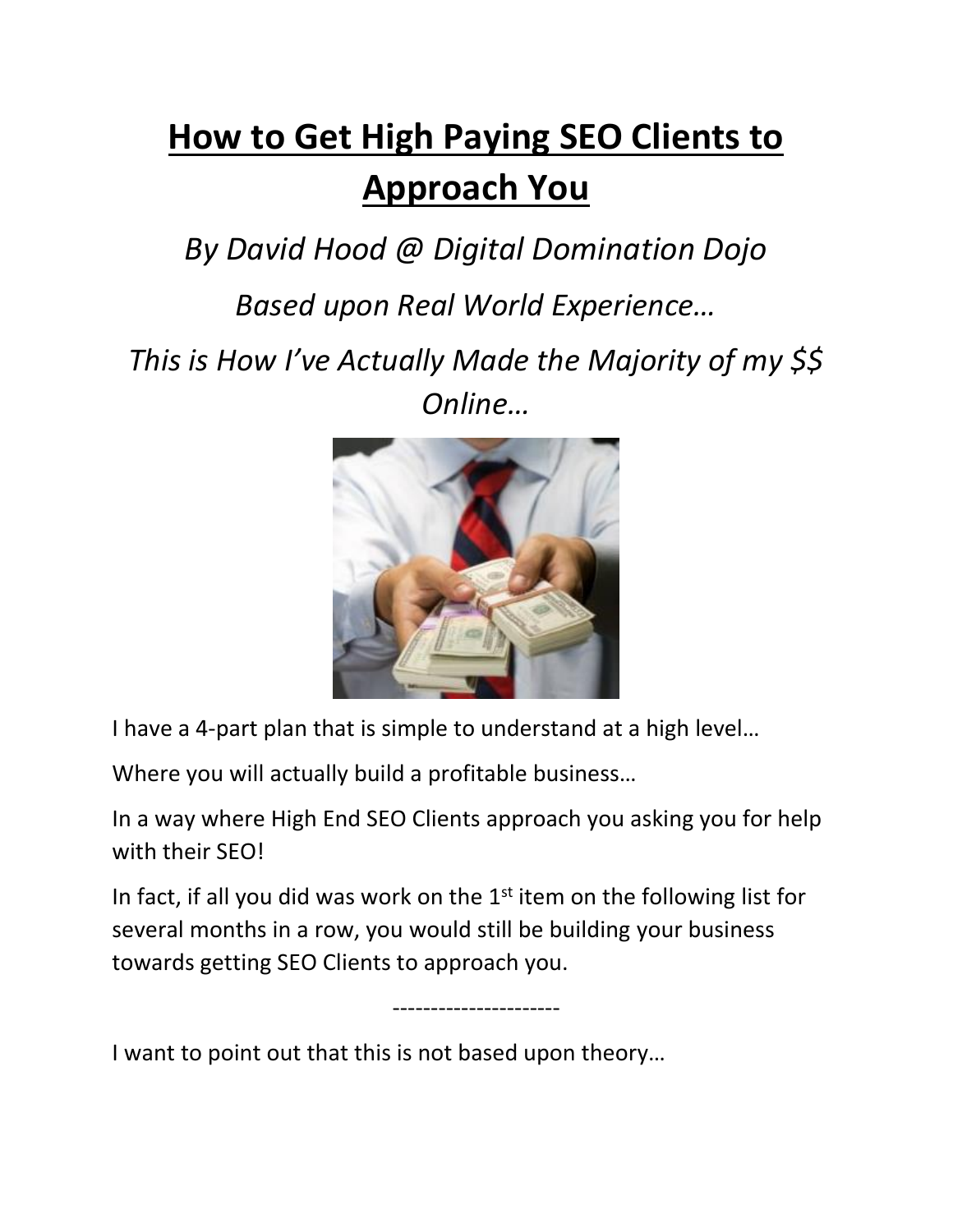I'm not regurgitating a plan that someone else came up with that sounded nice or good…

This is what I ACTUALLY have been practicing for about 6 years to the point that it has supported a nice life for me, my wife, and my 2 children…

…without me needing to be constantly reaching out to people as a sales person.

…and it is less and less work over time.

Furthermore, I know of several other people who have taken a similar path to massive success…

So, it can work for you too!

----------------------

Here are the 4 Core Principles I use to run my business every day so high paying SEO clients ask me for help:

- 1) SEO Skill Development
- 2) Θ ("Theta") Development
- 3) Sales Development
- 4) Disciplined Service Development

Sound Good?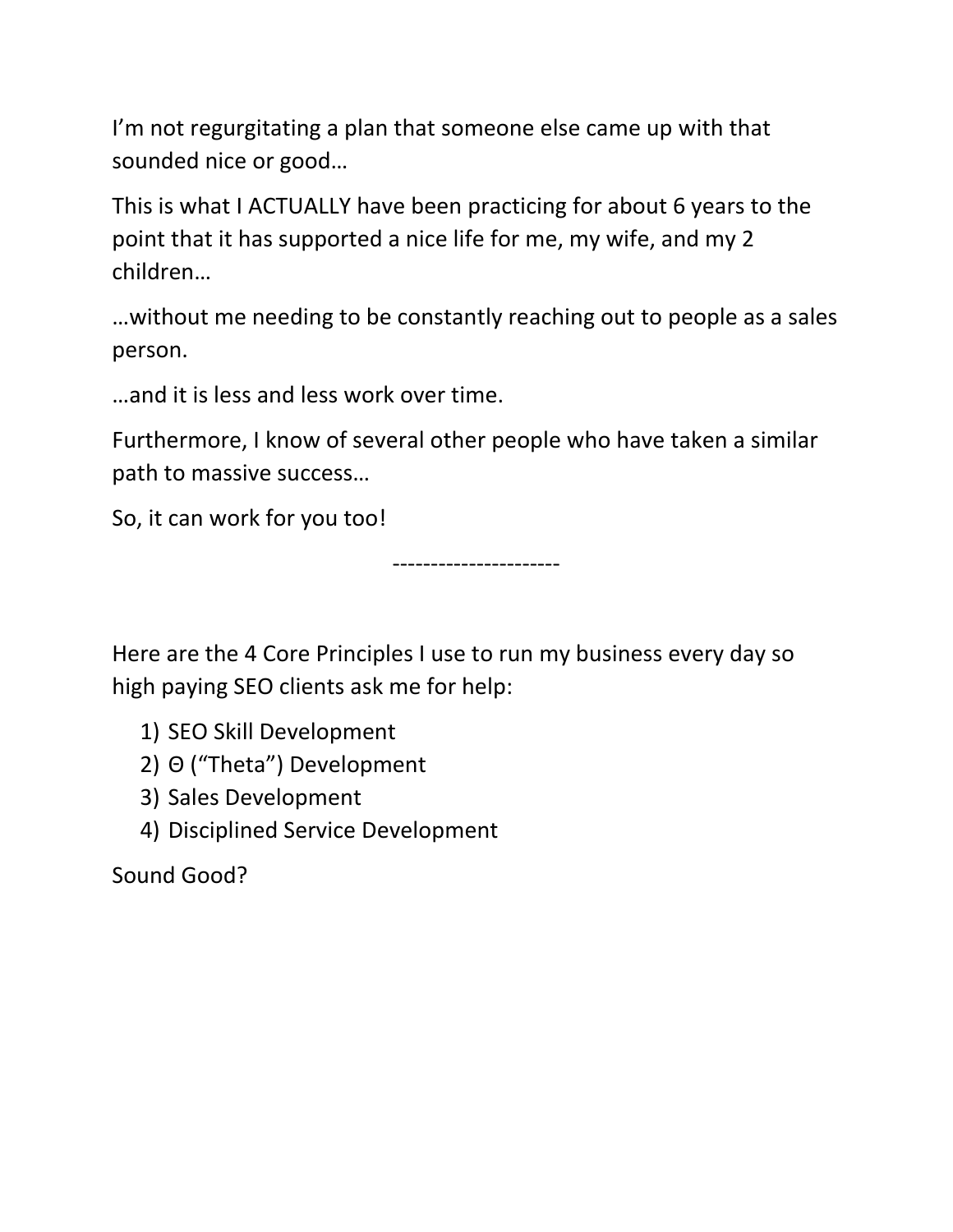

Oh, what exactly is Θ?

It is a website that attracts the SEO Clients, warms them up, and gets them to contact me.

I want to point out that these are in order of importance as you start your business…

Once you get clients, disciplined service development (4) becomes a top priority and supports SEO Skill Development (1)…

…so by working on your Client SEO project, you're also ticking off your highest priority.

But you don't start with Disciplined Service Development (4) because that would be ass backwards.

If all you did was work on SEO Skill Development (1), you would be building your business!

Now, I recommend you start off by working on item (1) by making some or all of your SEO practice working on your Θ site (2)…

In other words, working on Θ (2) supports SEO Skill Development (1)…

…AND supports Sales (3)!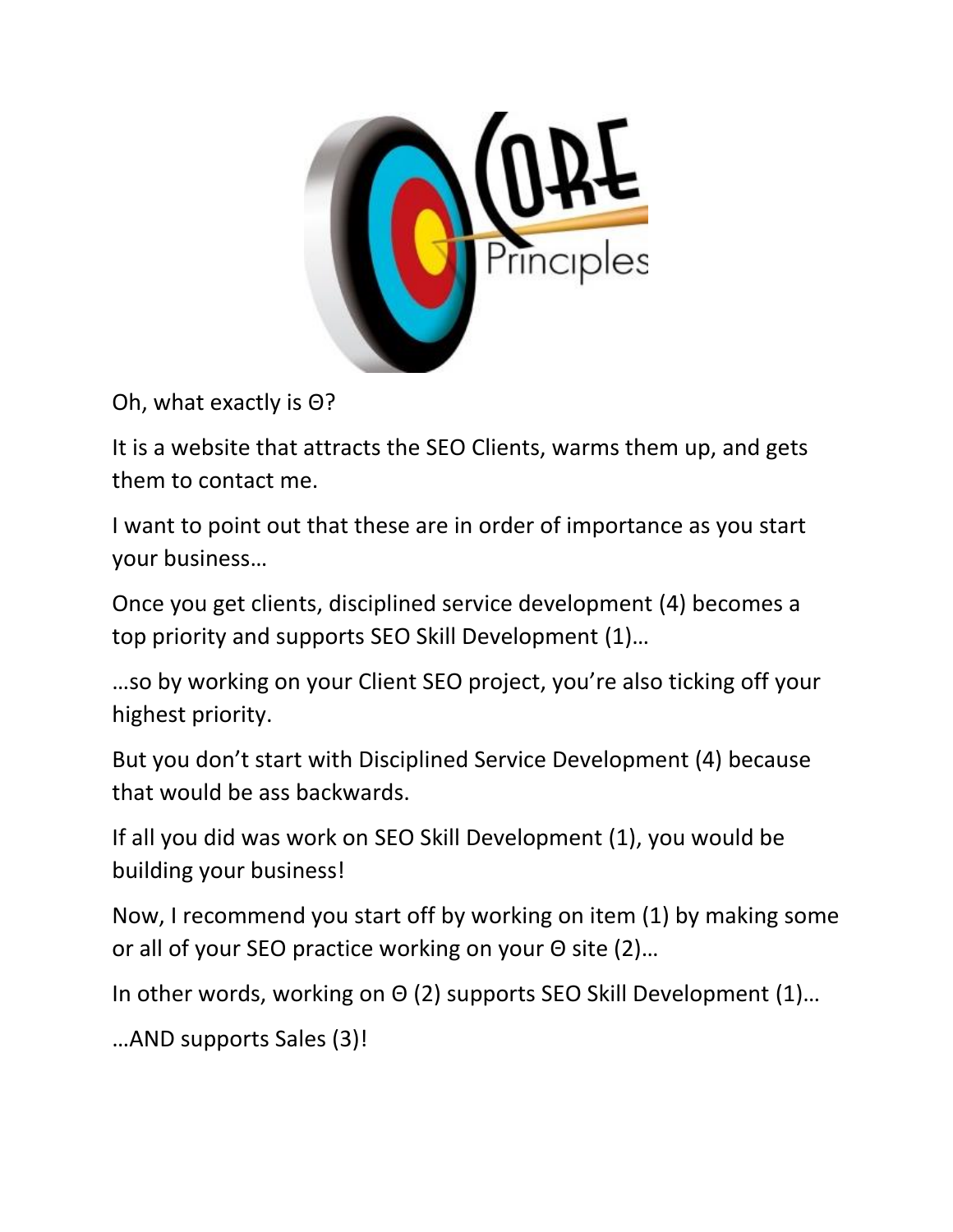## Therefore, **working on an SEO client attraction website helps build your top 3 priorities all at once**!

I bolded and underlined the above line because it is huge…

…this is my biggest hack that has enabled me to make well into the 5 figures every month for many years.

It simplifies your focus…

It streamlines your decision making

Without Θ my business would be FAR less than it is now…

And I would constantly be having to reach out to potential clients from a much weaker position.

## *Here's the primary objective of a Θ website: Rank for "SEO" search phrases that our target market is searching*

There are loads of benefits to being found in such a way

- The potential client already knows he can benefit from SEO, so you don't need to sell him or her on the idea of SEO being valuable to his or her business
- He or she found you ranking in Google for a valuable search phrase! Therefore, he or she has at least one case study proving you can do what you say you can do! In a field full of fakers, this is HUGE.
- You position yourself as the expert before you even know they exist…
- You get to warm them up on hiring you before they contact you

Think about it – a business decision maker has hired an SEO service provider that didn't deliver results…

He knows that SEO can make his business a lot of money…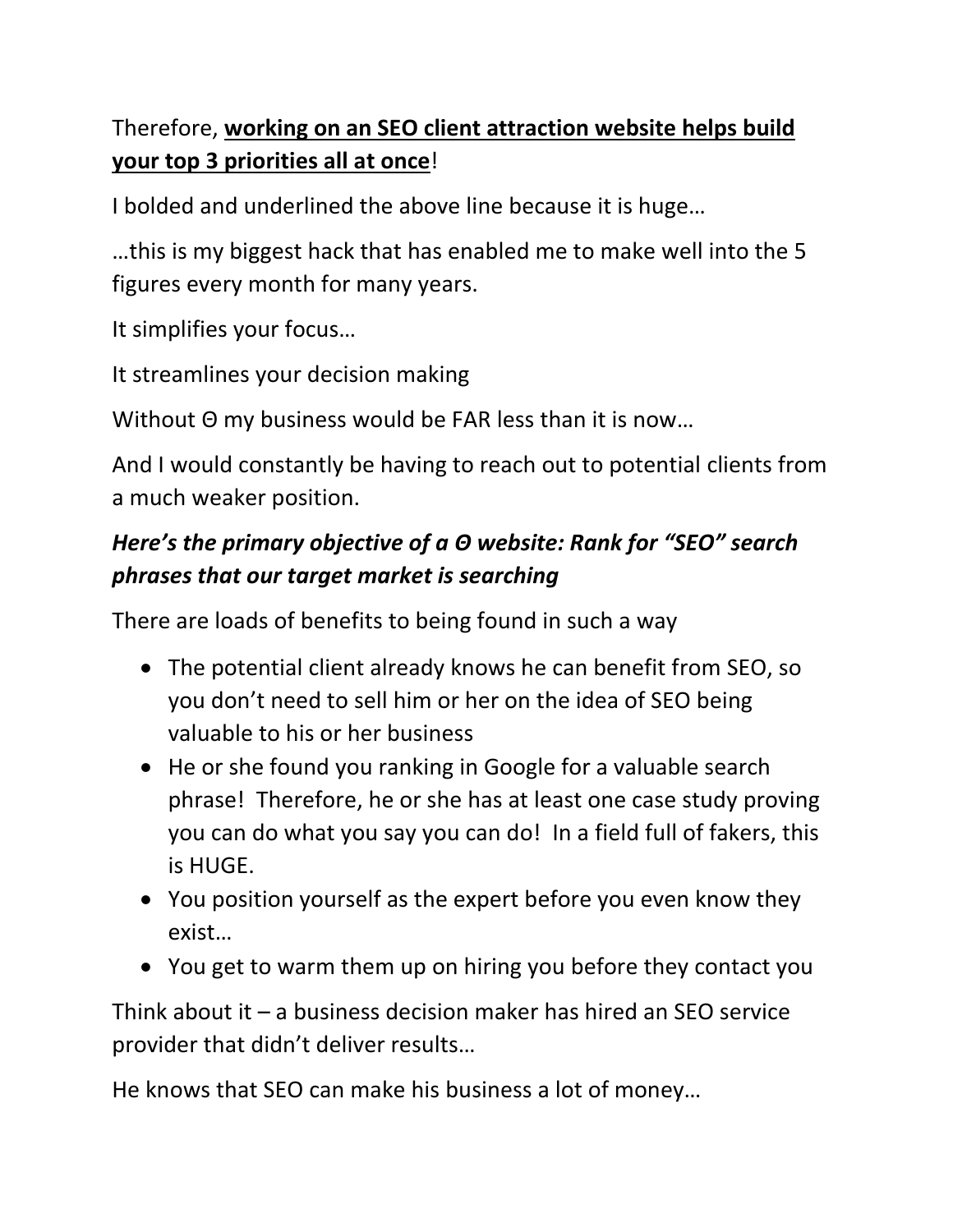But he wants someone who he believes can actually deliver…

So he searches up "\_\_ SEO \_\_" looking for someone to help... YOU rank…

…

How do you think he'll view you?

…versus if you cold called him?

Totally different story for sure!

Now, what are these different searches?

There are 2 different categories that I believe are most fruitful to focus on: Niche SEO or City/Location SEO.

My site that has generated loads of \$\$ is Dallas SEO Geek: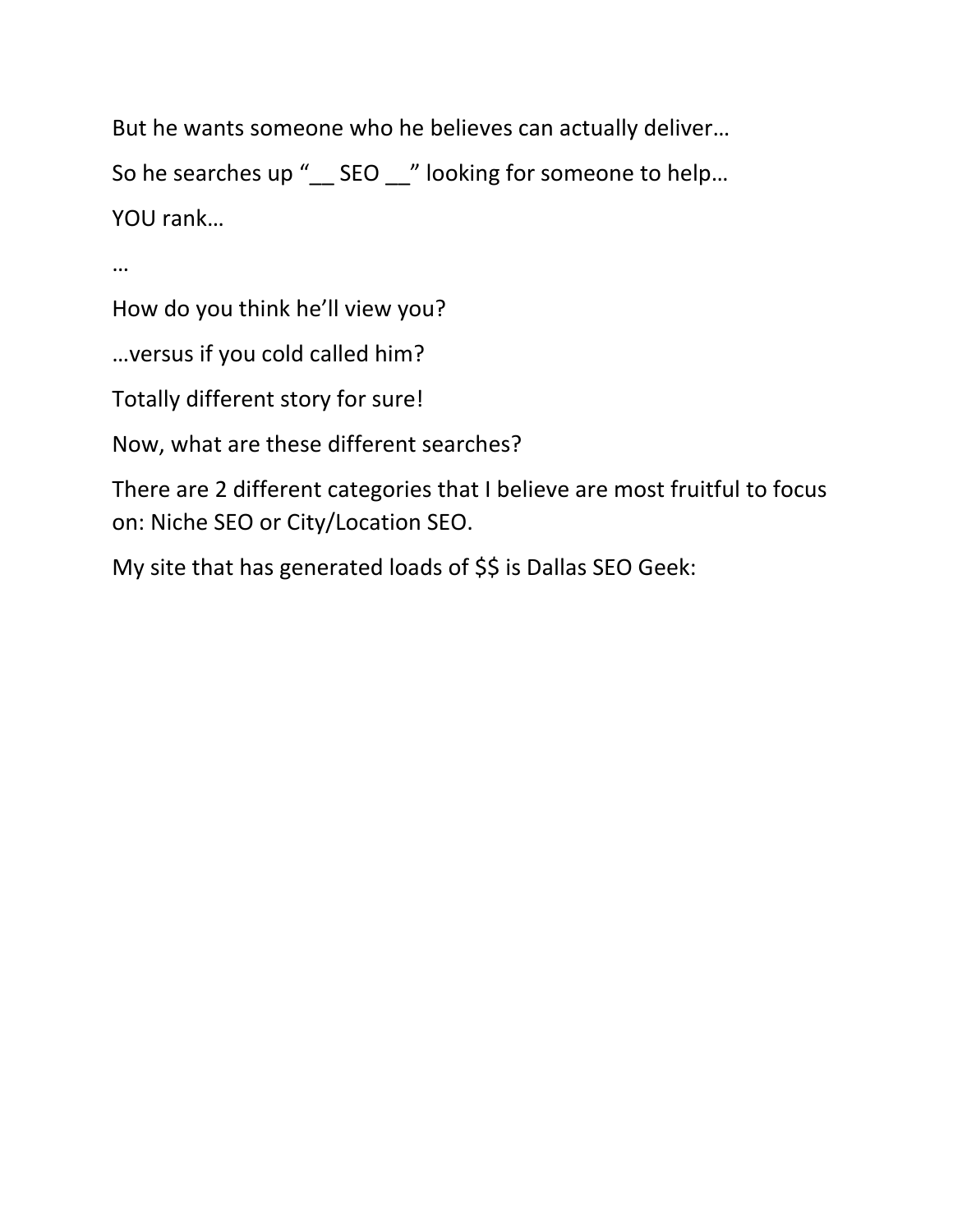

*Screenshot taken on 02/24/2019 – your results may differ depending on your location, viewing history, and how much later you search this after I took the screenshot…but I've been ranking up there near or at the top for years.* 

"Dallas SEO" gets searched 1,600/m…

And I rank highly for several other closely related searches…

In 2018 it provided me with quite a few incoming leads of real business owners that are able to spend about \$15k to \$50k on SEO.

What's awesome about that is I spent almost no time working on ranking my Dallas SEO Geek in 2018…

It already ranked and has for years…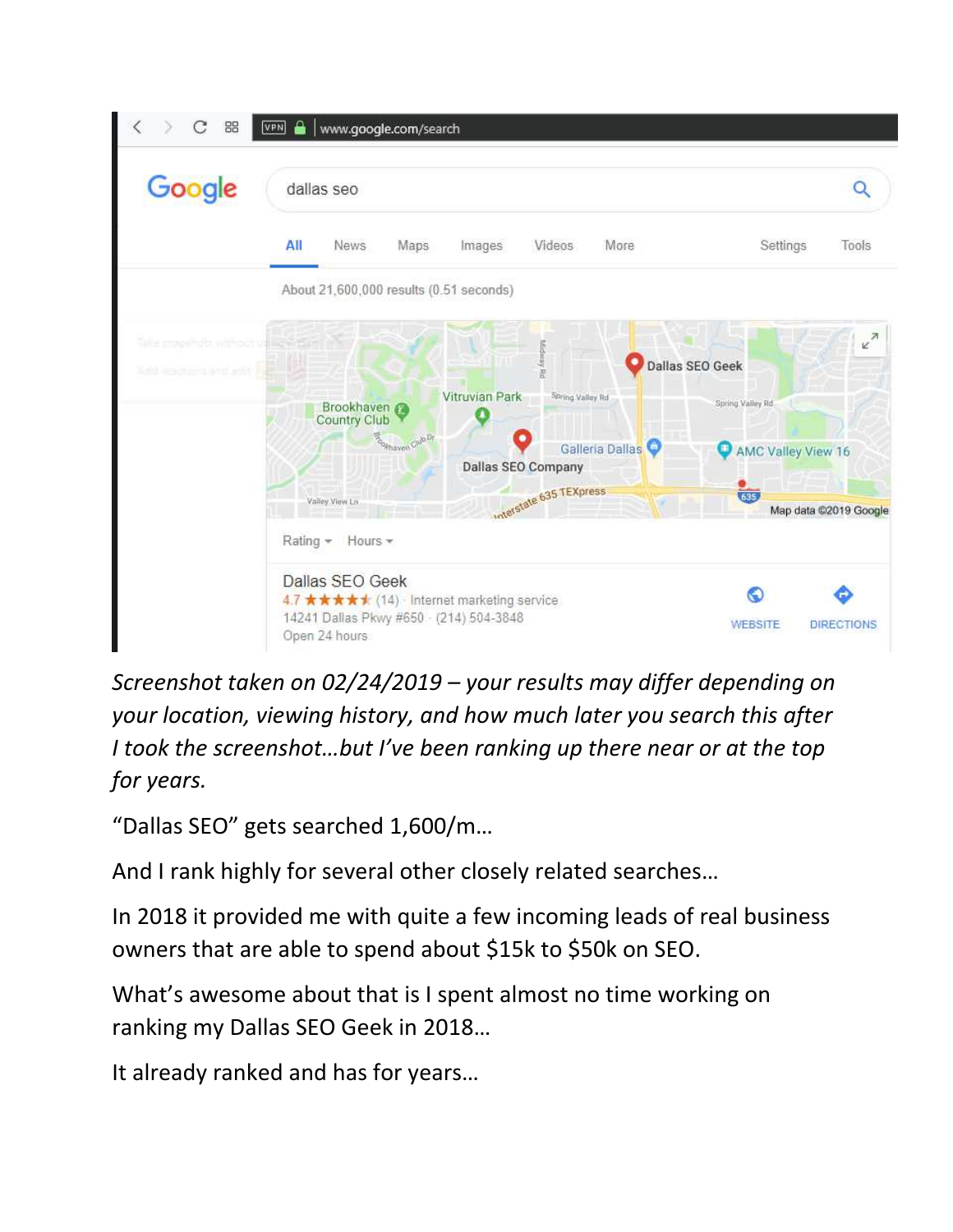And every year it continues to provide presold client\$ for me and my family.

And I want a business asset like that for you!

*[begin quick sales pitch!]*

*[If you'd like to know exactly how I ranked Dallas SEO Geek, check out](https://digitaldominationdojo.com/seo-client-attraction-system/)  [the SEO Client Attraction System.](https://digitaldominationdojo.com/seo-client-attraction-system/)*

*I go deeper into how I ranked my Dallas SEO Geek website, the specific keywords that customers are searching, and the differences between niche SEO and city SEO (I talk about which one is MUCH better and why).*



*[end sales pitch!]* 

Now, there are some key differences between targeting niches and cities (or other geographical locations)…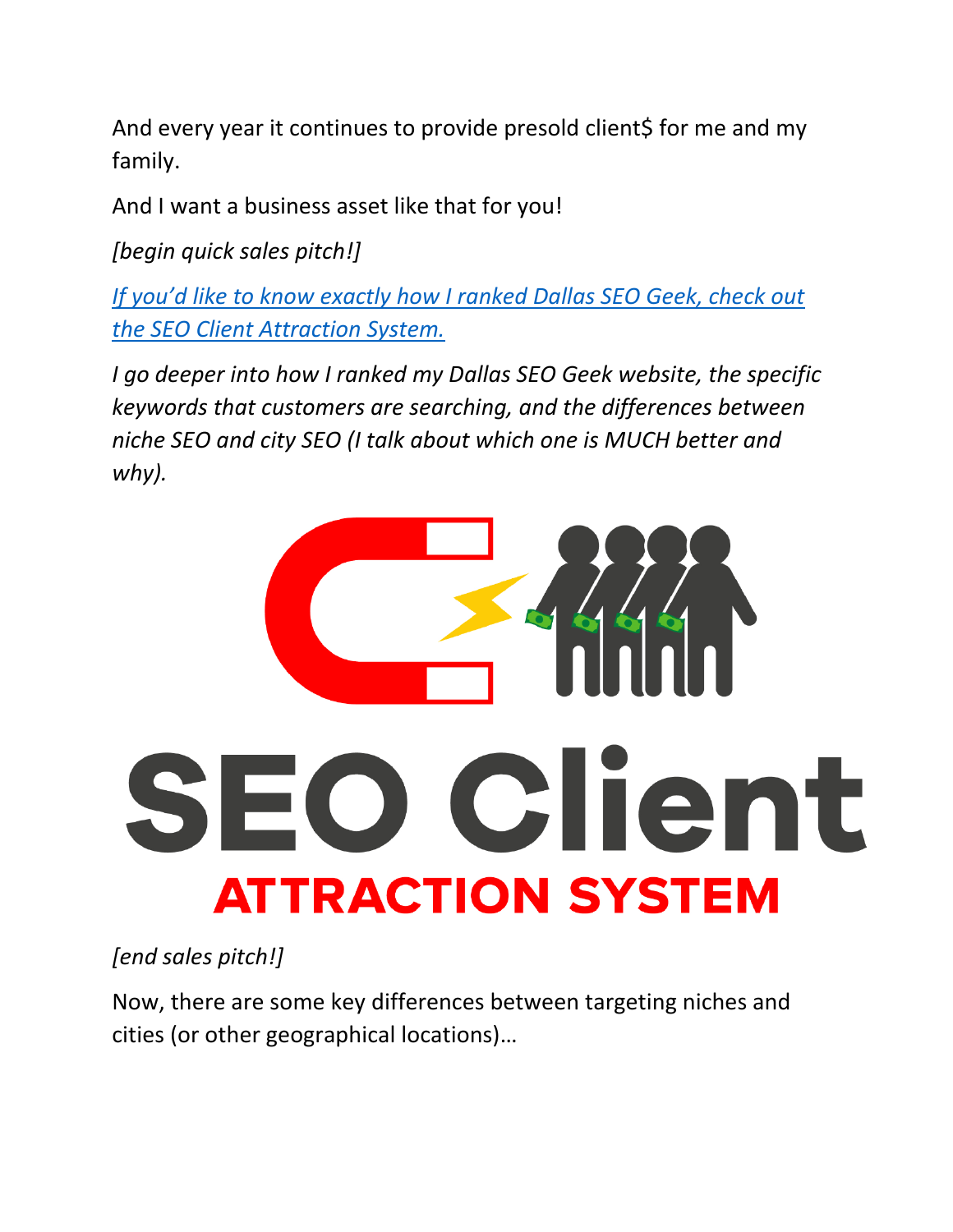However, the principles are still exactly the same – rank for targeted SEO searches to attract presold SEO clients to you!

In both cases building your SEO skills is the critical cornerstone…

As long as you continue to work on your SEO skills, you will continue to build your business towards a sustainable and highly profitable machine for you!

## **And you build your SEO skills, work on your Θ, and develop your sales machine all in one by working on the SEO for your Θ!**

Imagine how great it would be to:

…never have to cold call again.

…never have to go to networking events where everyone is looking to make \$\$ from you

…have a business asset that brings clients in on a regular basis

…have a case study you can point to potential clients to show your biggest reference: Google

…have potential clients more than 50% already sold on you

…all without having to do any selling until someone approaches YOU

Does that sound good?

What's cool about this system is that it helps with outbound marketing as well.

If you're doing cold calling, networking, direct mail, etc, you can point them to your rankings to prove you're the real deal.

It sets you up as an authority in your location or niche…which has a lot of side benefits

So, where do you begin?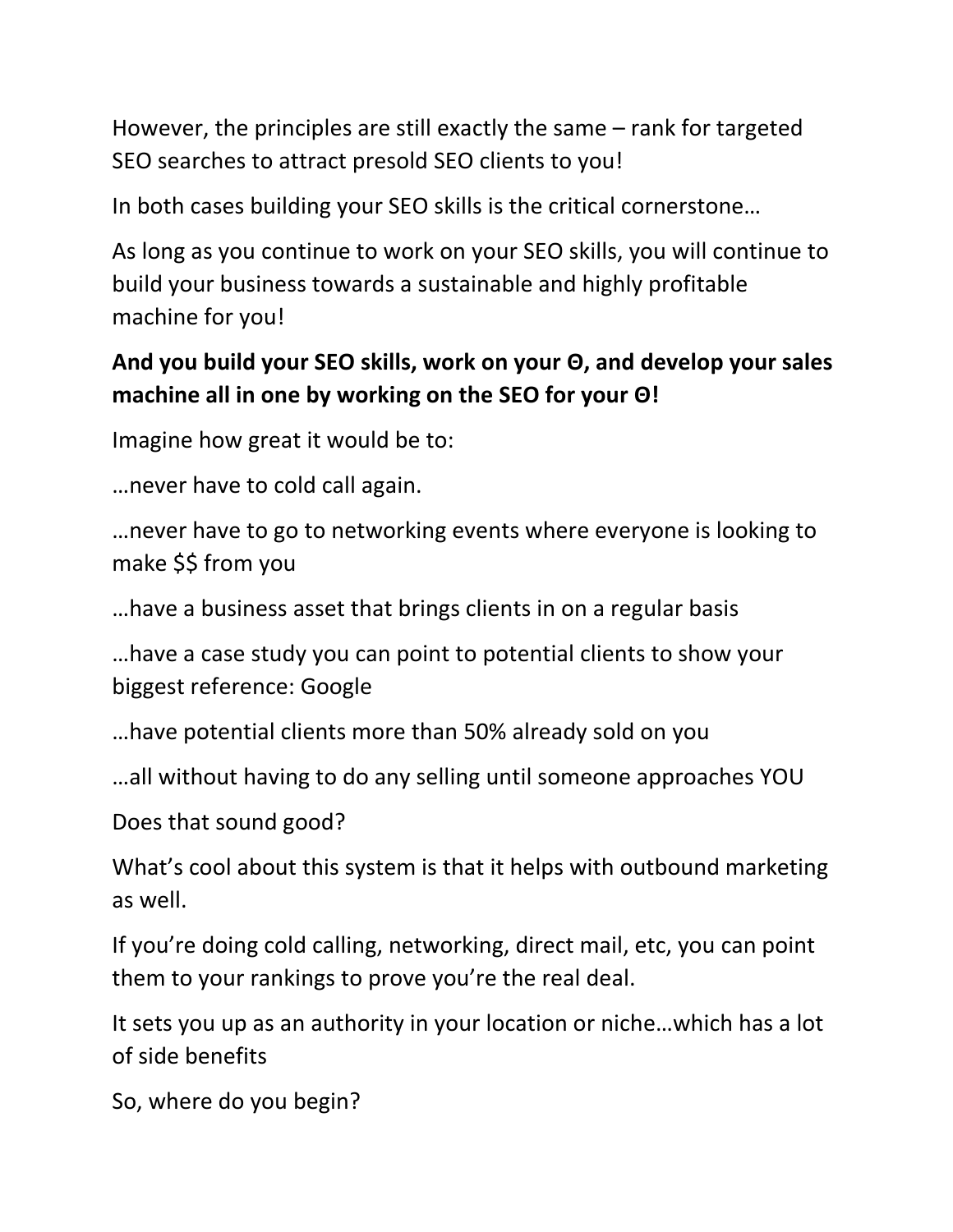First, you need to work on a plan to build your SEO skills as aggressively and focused as is reasonably possible.

Second, you need to consistently build a Niche or City SEO website

…If you do these 2 things aggressively then Sales will become much easier

…just talk about what you know and make potential customers an offer!

Ever since I got my Dallas SEO Geek site ranking I've been over \$10k/m every month for YEARS…

…within 6 months of starting the Dallas SEO Geek website.

And many months have been much higher than \$10k/m…

And only a small amount of my time every week is spent on selling.

[I recommend you check out the SEO Client Attraction System](https://digitaldominationdojo.com/seo-client-attraction-system/) if you'd like a comprehensive covering of all 4 principles:

- 1) SEO Skill Development
- 2) Θ ("Theta") Development
- 3) Sales Development
- 4) Disciplined Service Development

In the system I give you a simplified and organized focus that builds a real, sustainable business model that can easily make you well into the five figures per month…

All while doing very little selling…

I do talk about how I sell, how I price, how I talk to clients, how I do SEO for my clients, … and more!